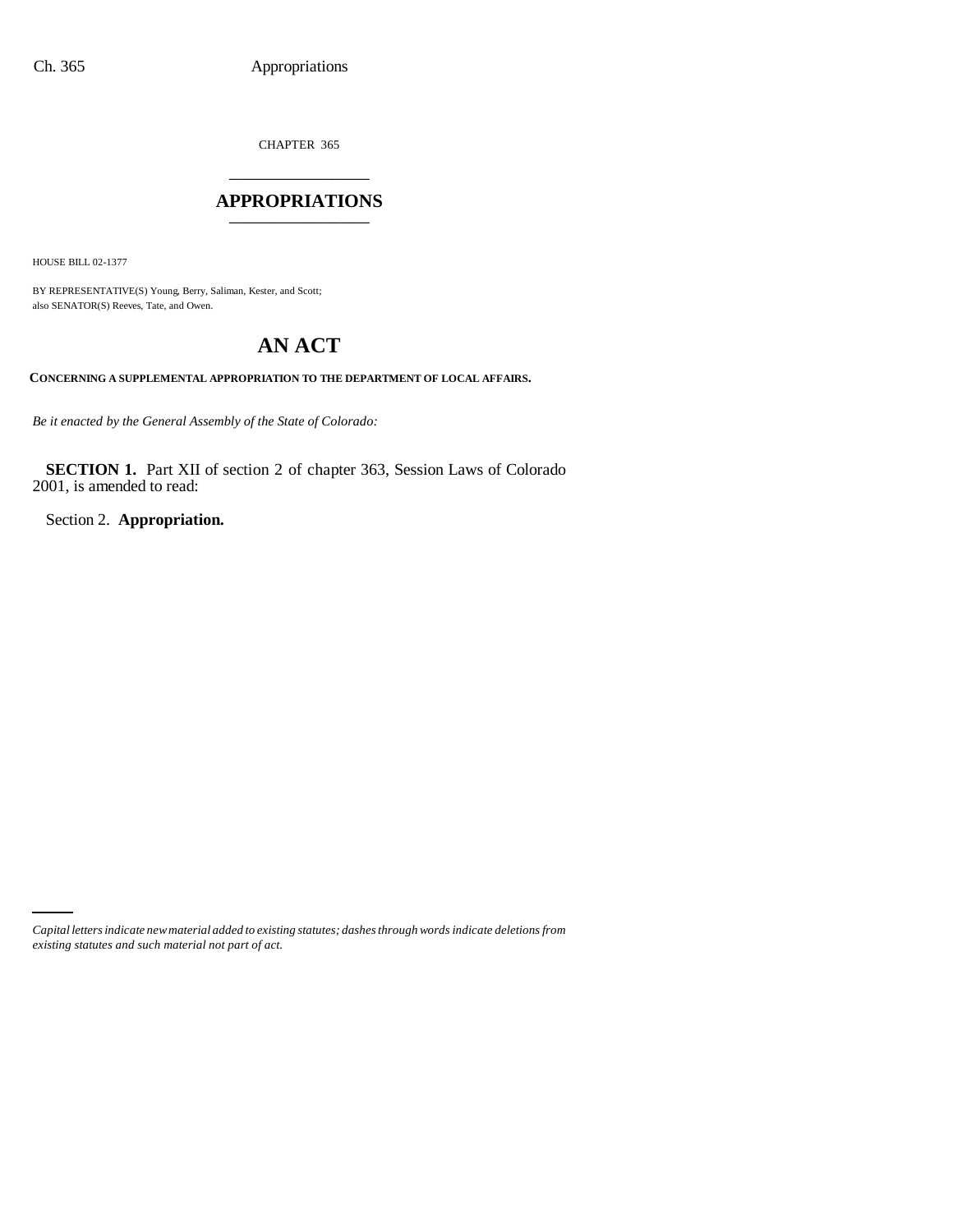|                                 |                                      |              |                               |                                                | APPROPRIATION FROM          |                                              |                                |
|---------------------------------|--------------------------------------|--------------|-------------------------------|------------------------------------------------|-----------------------------|----------------------------------------------|--------------------------------|
|                                 | <b>ITEM &amp;</b><br><b>SUBTOTAL</b> | <b>TOTAL</b> | <b>GENERAL</b><br><b>FUND</b> | <b>GENERAL</b><br><b>FUND</b><br><b>EXEMPT</b> | <b>CASH</b><br><b>FUNDS</b> | <b>CASH</b><br><b>FUNDS</b><br><b>EXEMPT</b> | <b>FEDERAL</b><br><b>FUNDS</b> |
|                                 | \$                                   | \$           | $\mathbb S$                   | \$                                             | \$                          | \$                                           | \$                             |
|                                 |                                      |              |                               | <b>PART XII</b>                                |                             |                                              |                                |
|                                 |                                      |              |                               |                                                |                             |                                              |                                |
|                                 |                                      |              |                               | DEPARTMENT OF LOCAL AFFAIRS                    |                             |                                              |                                |
| (1) EXECUTIVE DIRECTOR'S OFFICE |                                      |              |                               |                                                |                             |                                              |                                |
| <b>Personal Services</b>        | 968,766                              |              | 704,208                       |                                                |                             | $264,558(T)^a$                               |                                |
|                                 |                                      |              | $(8.0$ FTE)                   |                                                |                             | $(6.0$ FTE)                                  |                                |
| Health, Life, and Dental        | 413,379                              |              | 288,555                       |                                                | $13,067$ <sup>b</sup>       | $42,790$ °                                   | 68,967                         |
|                                 | 408,247                              |              | 284,972                       |                                                | $12,905^{\rm b}$            | $42,259$ <sup>c</sup>                        | 68,111                         |
| Short-term Disability           | 5,590                                |              | 3.934                         |                                                | 173 <sup>b</sup>            | 567 <sup>c</sup>                             | 916                            |
| Salary Survey and Senior        |                                      |              |                               |                                                |                             |                                              |                                |
| <b>Executive Service</b>        | 446,959                              |              | 331,973                       |                                                | $13,126^b$                  | $23,046^{\circ}$                             | 78,814                         |
| Anniversary Increases           | 107,292                              |              | 80,627                        |                                                | 2,874 <sup>b</sup>          | $4,826^\circ$                                | 18,965                         |
| Workers' Compensation           | 17,733                               |              | 16,720                        |                                                | 304 <sup>b</sup>            | $709^\circ$                                  |                                |
|                                 | 16,878                               |              | 15,914                        |                                                | 289 <sup>b</sup>            | $675^{\circ}$                                |                                |
| <b>Operating Expenses</b>       | 157,805                              |              | 144,211                       |                                                | $2,332^b$                   | $2,265(T)^{d}$                               | 8,997                          |
| Legal Services for 2,294        |                                      |              |                               |                                                |                             |                                              |                                |
| 1,949 hours                     | 134,038                              |              | 119,606                       |                                                | $4,733^b$                   | $5,843^\circ$                                | 3,856                          |
|                                 | 113,880                              |              | 99,448                        |                                                |                             |                                              |                                |
| Purchase of Services from       |                                      |              |                               |                                                |                             |                                              |                                |
| <b>Computer Center</b>          | 5,898                                |              | 5,564                         |                                                |                             | 334 <sup>c</sup>                             |                                |
|                                 | 5,105                                |              | 5,105                         |                                                |                             |                                              |                                |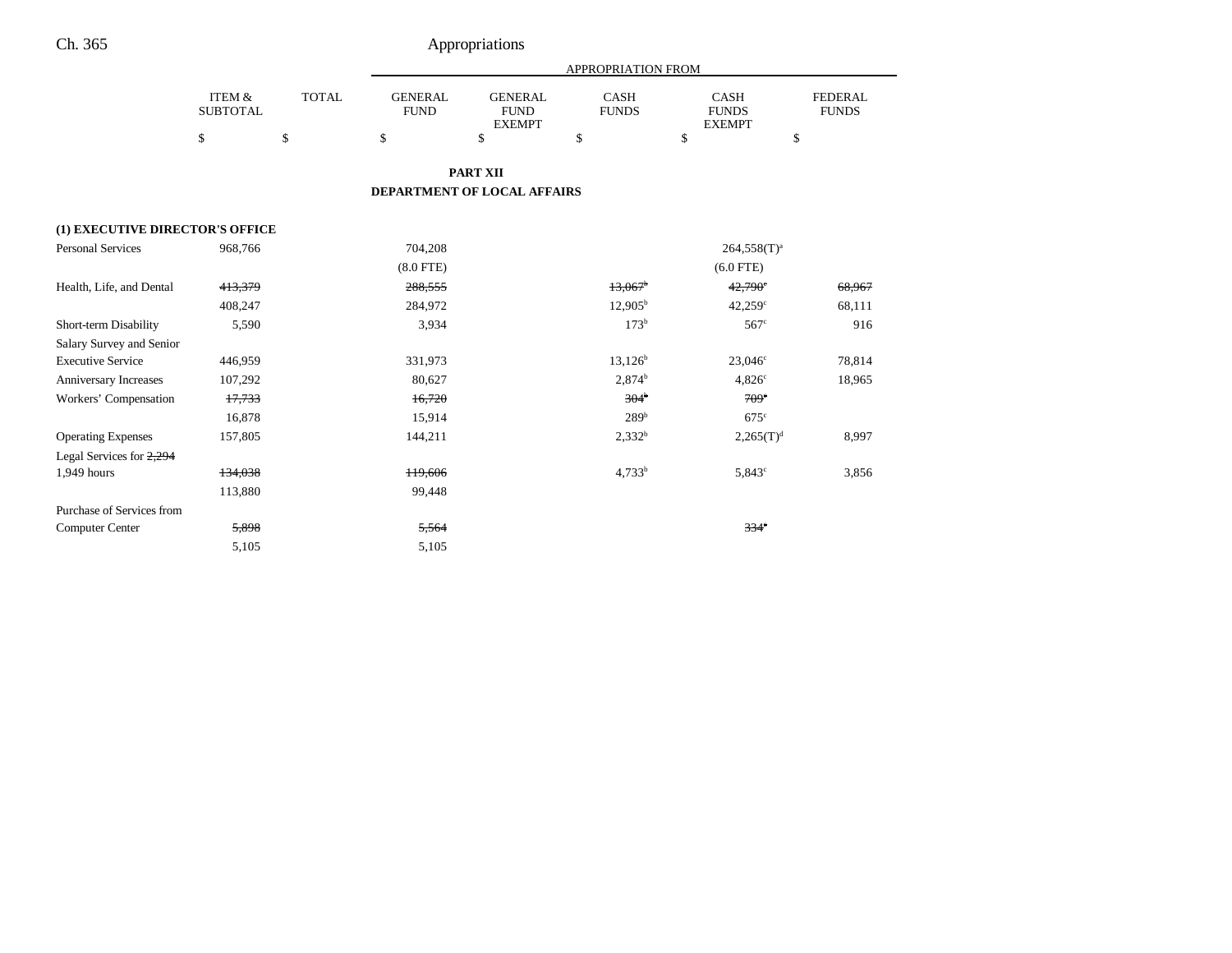### Payment to Risk

| Management and Prope |  |
|----------------------|--|
|                      |  |

| Management and Property             |         |           |         |                      |                       |        |
|-------------------------------------|---------|-----------|---------|----------------------|-----------------------|--------|
| Funds                               | 60,378  |           | 56,297  | 1,736                | $2,345^{\circ}$       |        |
|                                     | 25,822  |           | 24,077  | 742 <sup>b</sup>     | $1,003$ <sup>c</sup>  |        |
| Vehicle Lease Payments              | 143,978 |           | 143,978 |                      |                       |        |
|                                     | 134,607 |           | 134,607 |                      |                       |        |
| <b>Information Technology</b>       |         |           |         |                      |                       |        |
| <b>Asset Maintenance</b>            | 97,679  |           | 57,929  | 3,600 <sup>b</sup>   | $11,400^{\circ}$      | 24,750 |
| <b>Leased Space</b>                 | 38,552  |           | 21,337  |                      | $2,672(T)^e$          | 14,543 |
| Capitol Complex Leased              |         |           |         |                      |                       |        |
| Space                               | 361,010 |           | 290,948 | $4,037$ <sup>f</sup> | $16,718(T)^8$         | 49,307 |
|                                     | 384,738 |           | 303,018 | $5,906$ <sup>f</sup> | $17,997(T)^{g}$       | 57,817 |
| <b>Moffat Tunnel</b>                |         |           |         |                      |                       |        |
| Improvement District <sup>167</sup> | 81,000  |           |         | 21,000 <sup>h</sup>  | $60,000$ <sup>i</sup> |        |
| <b>Workforce Development</b>        |         |           |         |                      |                       |        |
| Council                             | 275,000 |           |         |                      | $275,000(T)^{j}$      |        |
|                                     |         |           |         |                      | $(4.0$ FTE $)$        |        |
|                                     |         | 3,315,057 |         |                      |                       |        |
|                                     |         | 3,267,920 |         |                      |                       |        |

<sup>a</sup> This amount shall be from indirect cost recoveries.

<sup>b</sup> These amounts shall be from various sources of cash funds.

c These amounts shall be from various sources of cash funds exempt.

<sup>d</sup> Of this amount, \$1,300 shall be from state agency user charges for the sale of information and \$965 shall be from the Local Government Severance Tax Fund, which is transferred from the Local Government Mineral and Energy Impact Grants and Disbursements line item.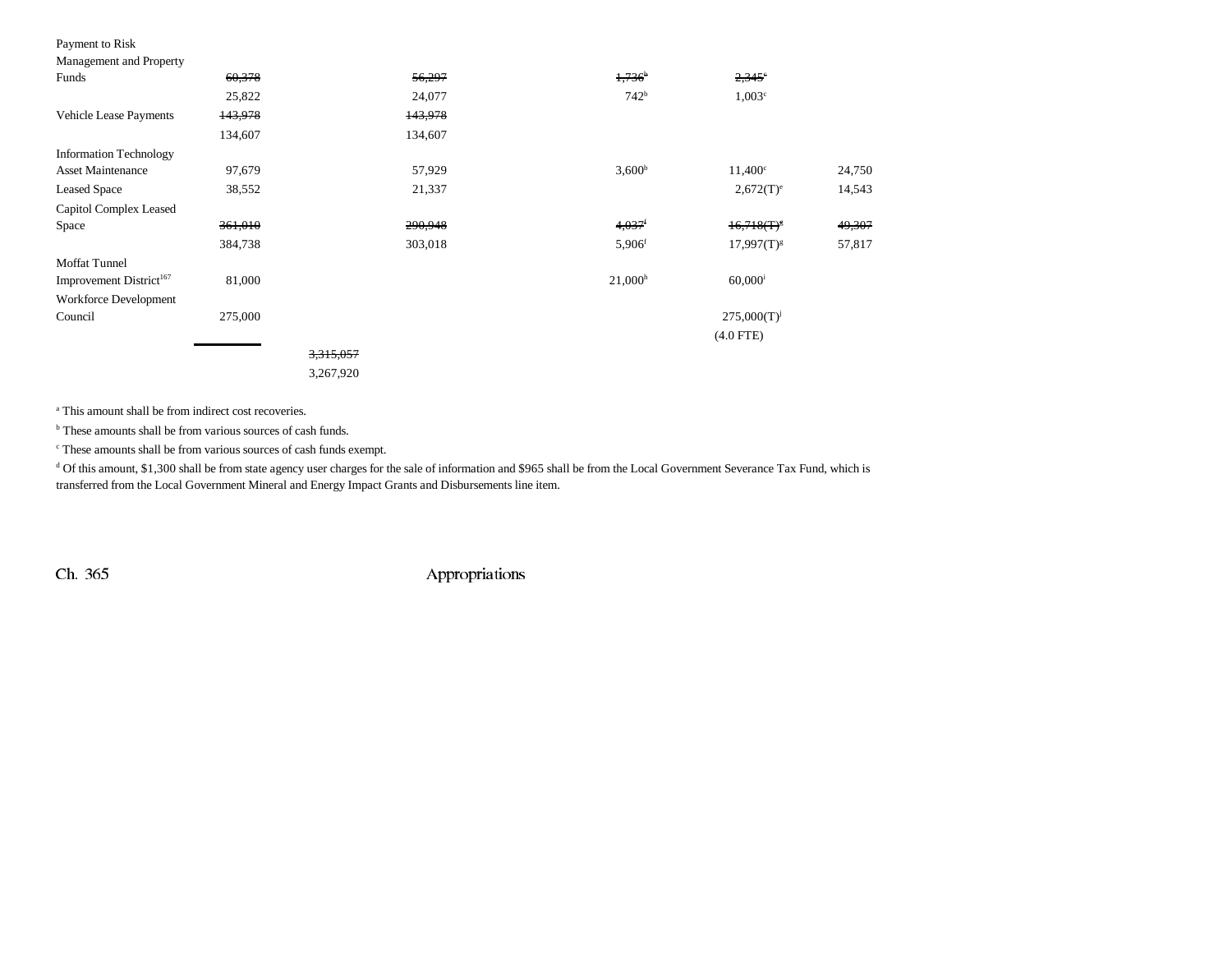|                                 |        |                | APPROPRIATION FROM |              |               |                |
|---------------------------------|--------|----------------|--------------------|--------------|---------------|----------------|
| <b>ITEM <math>\&amp;</math></b> | TOTAL. | <b>GENERAL</b> | <b>GENERAL</b>     | CASH         | CASH          | <b>FEDERAL</b> |
| <b>SUBTOTAL</b>                 |        | <b>FUND</b>    | <b>FUND</b>        | <b>FUNDS</b> | <b>FUNDS</b>  | <b>FUNDS</b>   |
|                                 |        |                | <b>EXEMPT</b>      |              | <b>EXEMPT</b> |                |
| Φ                               |        |                |                    |              |               |                |

e Of this amount, \$1,781 shall be from the Local Government Severance Tax Fund created in Section 39-29-110, C.R.S., and \$891 shall be from the Local Government Mineral Impact Fund created in Section 34-63-102, C.R.S. These amounts are transferred from the Local Government Mineral and Energy Impact Grants and Disbursements line item.

f Of this amount, \$1,710 SHALL BE FROM THE SEARCH AND RESCUE FUND PURSUANT TO SECTION 33-1-112.5, C.R.S., \$1,553 \$1,614 shall be from the Nonresidential Structure Regulation Fund pursuant to Section 24-32-1905, C.R.S., and \$2,484 \$2,582 shall be from the Colorado Water Resources and Power Development Authority pursuant to Section 37-95-107.6, C.R.S.

<sup>g</sup> Of this amount, \$10,482 \$11,335 shall be from the Local Government Severance Tax Fund, \$5,241 \$5,667 shall be from the Local Government Mineral Impact Fund, and \$995 shall be from Limited Gaming Funds appropriated to the Department of Revenue. The Severance Tax and Mineral Impact amounts are transferred from the Local Government Mineral and Energy Impact Grants and Disbursements line item.

h This amount shall be from the Moffat Tunnel Cash Fund pursuant to Section 32-8-126, C.R.S.

i This amount shall be from reserves in the Moffat Tunnel Cash Fund pursuant to Section 32-8-126, C.R.S.

<sup>j</sup> This amount shall be from federal funds transferred to the Department of Local Affairs from other state agencies.

#### **(2) PROPERTY TAXATION**

| <b>Board of Assessment</b> |           |              |
|----------------------------|-----------|--------------|
| Appeals                    | 614.912   | 614.912      |
|                            | 610,212   | 610,212      |
|                            |           | $(16.0$ FTE) |
| <b>Property Taxation</b>   | 2.582.718 | 2,582,718    |
|                            | 2.564.073 | 2,564,073    |
|                            |           | $(40.0$ FTE) |
| Property Tax Advisory      |           |              |
| Committee                  | 2,423     | 2.423        |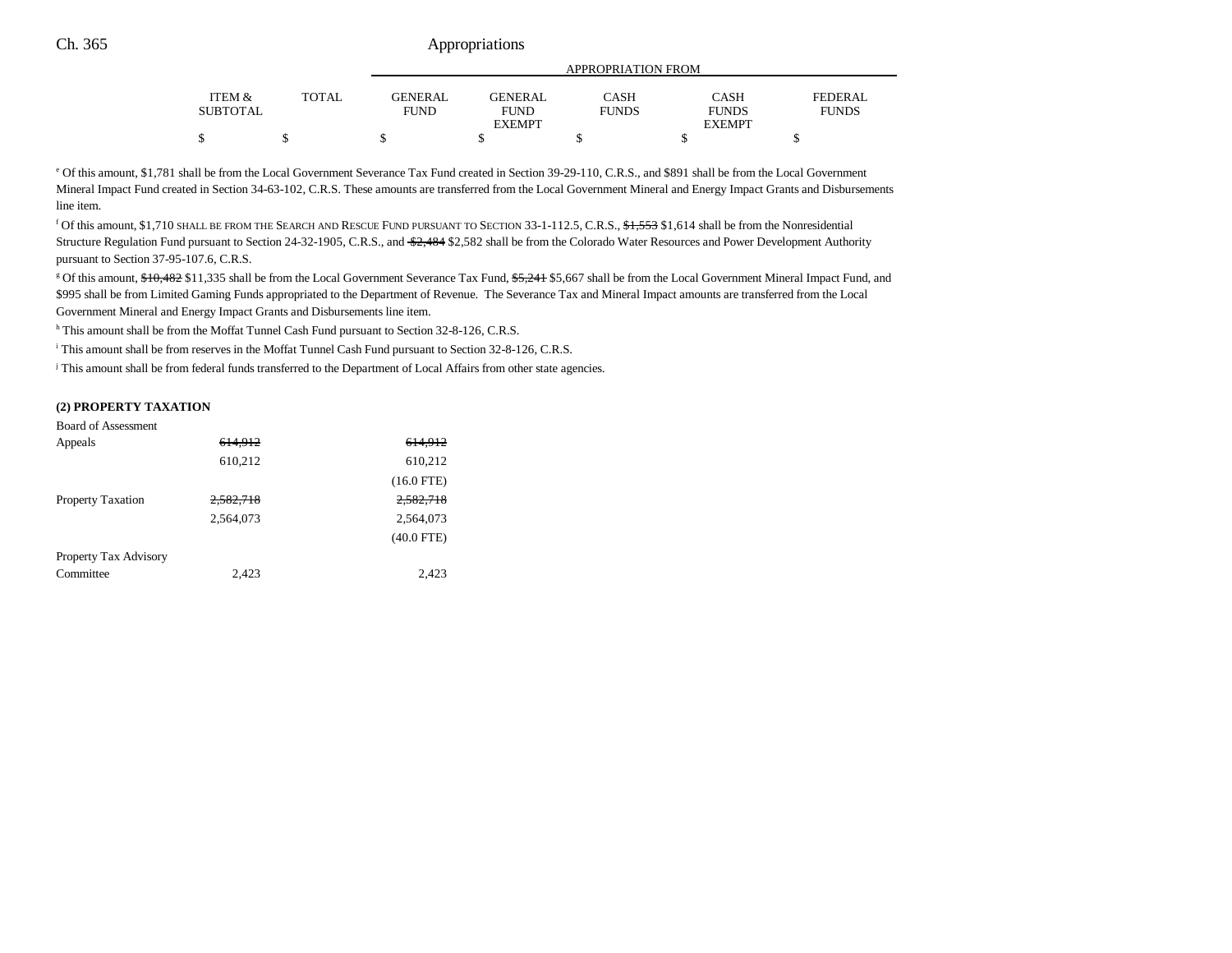| State Board of Equalization     | 12,856    | 12,856       |                       |                           |                |
|---------------------------------|-----------|--------------|-----------------------|---------------------------|----------------|
|                                 |           | 3,212,909    |                       |                           |                |
|                                 |           | 3,189,564    |                       |                           |                |
|                                 |           |              |                       |                           |                |
| (3) COMMUNITY DEVELOPMENT       |           |              |                       |                           |                |
| (A) Division of Housing         |           |              |                       |                           |                |
| (1) Administration              |           |              |                       |                           |                |
| <b>Personal Services</b>        | 1,579,659 | 957,573      | $15,572^{\rm a}$      | 97,591(T)                 | 508,923        |
|                                 | 1,572,159 | 650,073      |                       | $397,591(T)$ <sup>b</sup> |                |
|                                 |           | $(15.0$ FTE) | $(0.5$ FTE)           | $(2.6$ FTE $)$            | $(8.8$ FTE $)$ |
| <b>Operating Expenses</b>       | 159,944   | 32,633       |                       | $12,382(T)^{b}$           | 114,929        |
| <b>Housing Seminars</b>         | 12,695    |              | $12,695^{\circ}$      |                           |                |
| <b>Indirect Cost Assessment</b> | 192,370   |              | $21,372$ <sup>d</sup> |                           | 170,998        |
|                                 | 1,944,668 |              |                       |                           |                |
|                                 | 1,937,168 |              |                       |                           |                |

a This amount shall be from the Manufactured Home Fund pursuant to Section 6-1-603, C.R.S.

<sup>b</sup> Of these amounts, <del>These amounts</del> \$300,000 shall be from the Local Government Severance Tax Fund pursuant to Section 39-29-110, C.R.S., and \$109,973 shall be from indirect cost recoveries. The Severance Tax amount is transferred from the Local Government Mineral and Energy Impact Grants and DISBURSEMENTS LINE ITEM.

c This amount shall be from fees paid by seminar participants.

d This amount shall be from the Nonresidential Structure Regulation Fund pursuant to Section 24-32-1905, C.R.S.

| (2) Manufactured Buildings Inspection |        |                  |
|---------------------------------------|--------|------------------|
| <b>Factory Built Commercial</b>       |        |                  |
| <b>Buildings Inspection</b>           | 97.105 | $97.105^{\circ}$ |
|                                       |        | $(1.0$ FTE)      |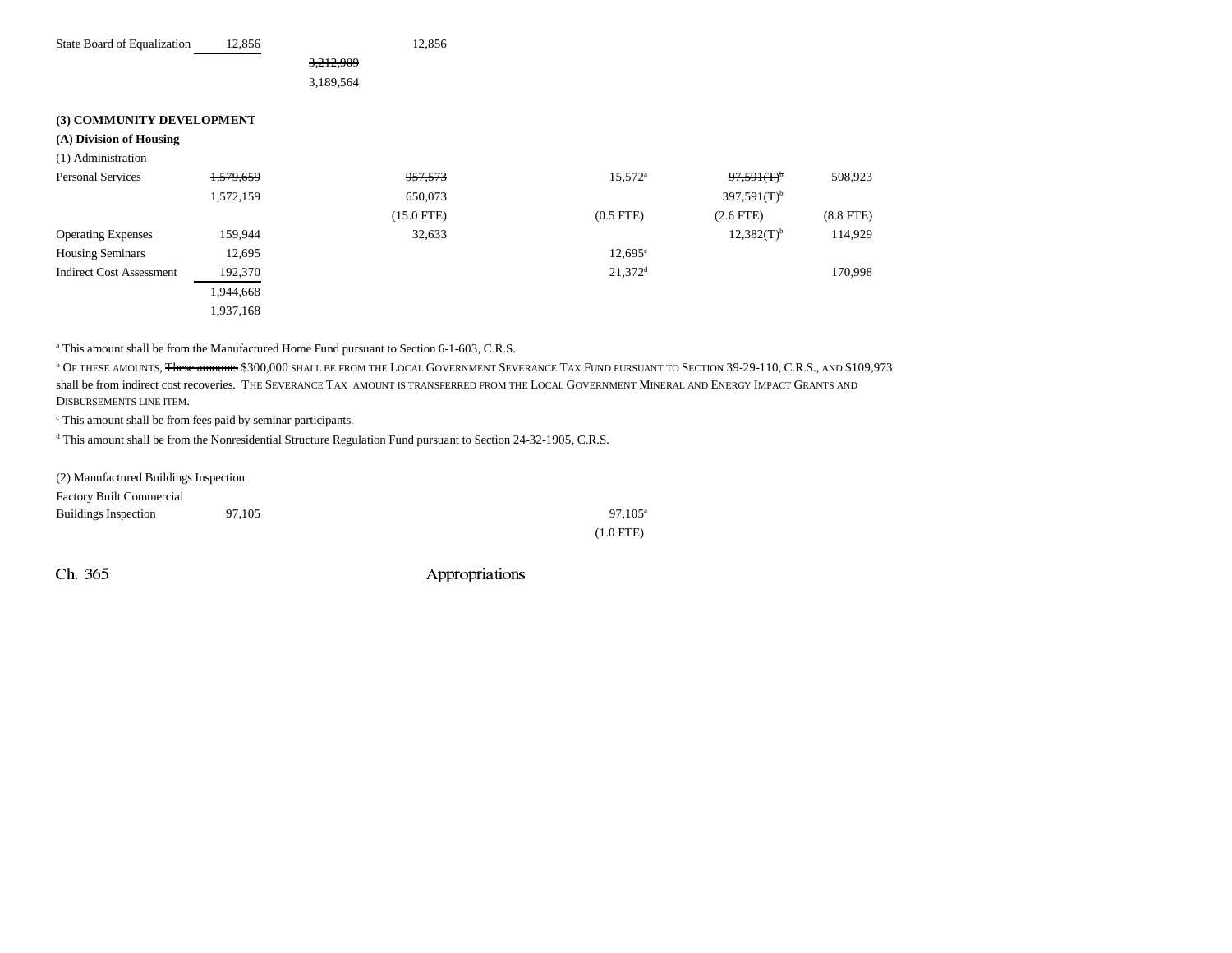| Ch. 365 | Appropriations |
|---------|----------------|
|---------|----------------|

|                                |                           |       | <b>APPROPRIATION FROM</b>     |                                                |                             |                                              |                                |
|--------------------------------|---------------------------|-------|-------------------------------|------------------------------------------------|-----------------------------|----------------------------------------------|--------------------------------|
|                                | ITEM &<br><b>SUBTOTAL</b> | TOTAL | <b>GENERAL</b><br><b>FUND</b> | <b>GENERAL</b><br><b>FUND</b><br><b>EXEMPT</b> | <b>CASH</b><br><b>FUNDS</b> | <b>CASH</b><br><b>FUNDS</b><br><b>EXEMPT</b> | <b>FEDERAL</b><br><b>FUNDS</b> |
|                                | \$                        | \$    | \$                            | \$                                             | \$                          | J.                                           | \$                             |
| <b>Manufactured Home</b>       |                           |       |                               |                                                |                             |                                              |                                |
| <b>Installation Inspection</b> | 89,643                    |       |                               |                                                | $89,643^b$                  |                                              |                                |
|                                |                           |       |                               |                                                | $(1.0$ FTE)                 |                                              |                                |
|                                | 186,748                   |       |                               |                                                |                             |                                              |                                |

<sup>a</sup> This amount shall be from the Nonresidential Structure Regulation Fund pursuant to Section 24-32-1905, C.R.S.

 $<sup>b</sup>$  This amount shall be from fees collected pursuant to Section SECTIONS 24-32-3103  $(7)$ , (7) AND 24-32-3105, C.R.S.</sup>

| (3) Affordable Housing Development        |            |           |            |
|-------------------------------------------|------------|-----------|------------|
| Colorado Affordable                       |            |           |            |
| <b>Housing Construction</b>               |            |           |            |
| Grants and Loans <sup>168, 169, 170</sup> | 4,570,000  | 4,570,000 |            |
|                                           | 2,508,933  | 2,508,933 |            |
| Federal Affordable Housing                |            |           |            |
| <b>Construction Grants and</b>            |            |           |            |
| Loans                                     | 11,745,960 |           | 11,745,960 |
| <b>Emergency Shelter Program</b>          | 905,000    |           | 905,000    |
| Private Activity Bond                     |            |           |            |
| <b>Allocation Committee</b>               | 2,850      | 2,850     |            |
|                                           | 17,223,810 |           |            |
|                                           | 15,162,743 |           |            |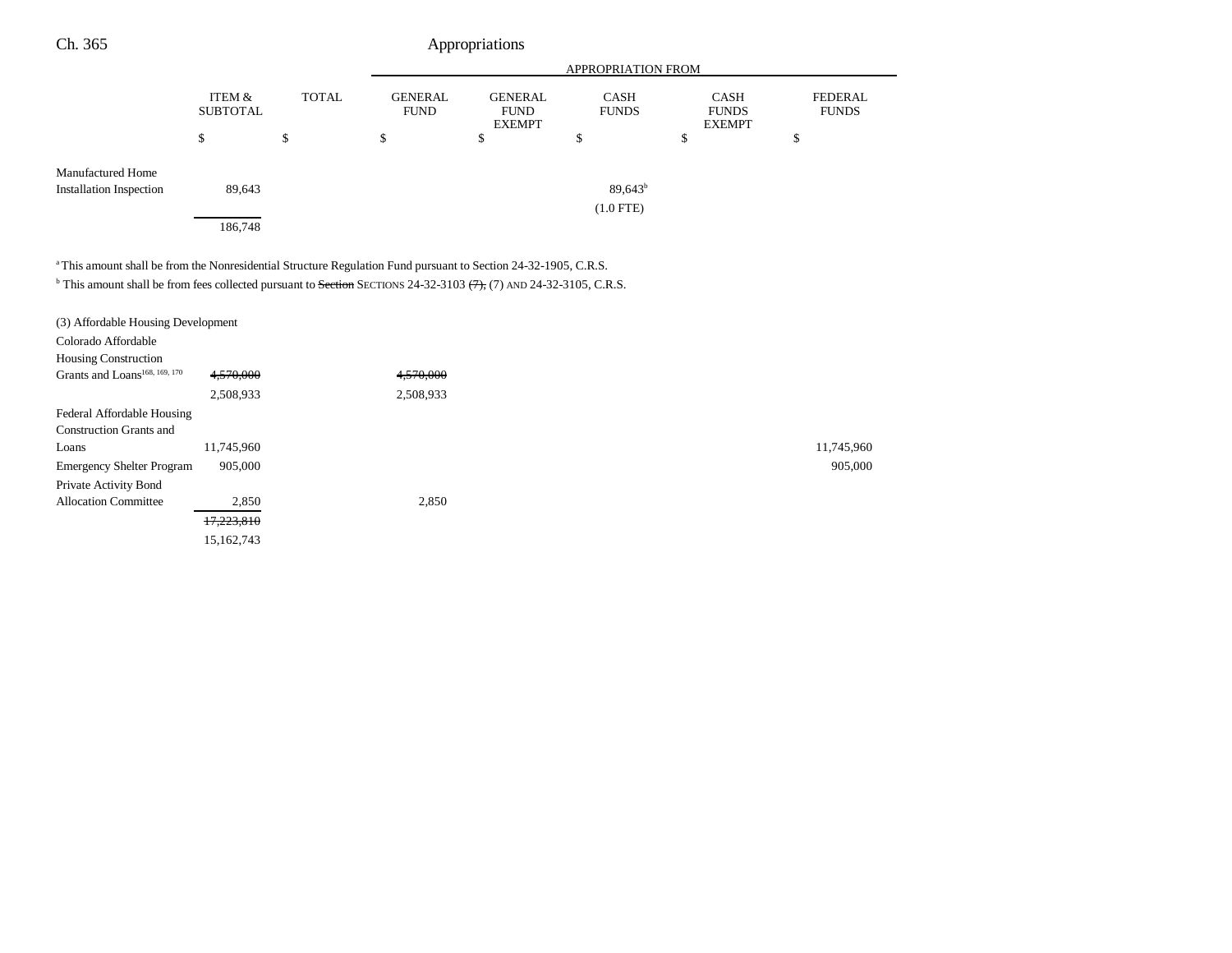(4) Rental Assistance

Low Income Rental

Subsidies 9,195,001 9,195,001

## 28,550,227

26,481,660

#### **(B) Division of Local Government**

(1) Local Government and Community Services

(a) Administration

| <b>Personal Services</b>  | 1,531,686 | 1,340,480    | $12,254^{\circ}$ | $57,243(T)^6$             | 121,709   |
|---------------------------|-----------|--------------|------------------|---------------------------|-----------|
|                           |           | 861,480      |                  | $536,243(T)$ <sup>b</sup> |           |
|                           |           | $(19.8$ FTE) | $(0.4$ FTE)      | $(1.1$ FTE)               | (2.4 FTE) |
| <b>Operating Expenses</b> | 100,735   | 74,782       |                  | 4,348(T)                  | 21,605    |
|                           |           | 53,782       |                  | $25,348(T)^c$             |           |
|                           | 1,632,421 |              |                  |                           |           |

<sup>a</sup> This amount shall be from charges to non-state agencies for use of the Automated Mapping System.

 $^{\rm b}$  Of this amount, \$479,000 shall be from the Local Government Severance Tax Fund pursuant to Section 39-29-110, C.R.S., \$53,293 shall be from indirect cost <del>recoveries</del> RECOVERIES, and \$3,950 shall be from state agency user charges for the sale of information. THE SEVERANCE TAX AMOUNT IS TRANSFERRED FROM THE LOCAL GOVERNMENT MINERAL AND ENERGY IMPACT GRANTS AND DISBURSEMENTS LINE ITEM.

<sup>c</sup> Of this amount, <del>This amount</del> \$21,000 shall be from the Local Government Severance Tax Fund pursuant to Section 39-29-110, C.R.S., and \$4,348 shall be from indirect cost recoveries. The Severance Tax amount is transferred from the Local Government Mineral and Energy Impact Grants and DISBURSEMENTS LINE ITEM.

(b) Local Government Services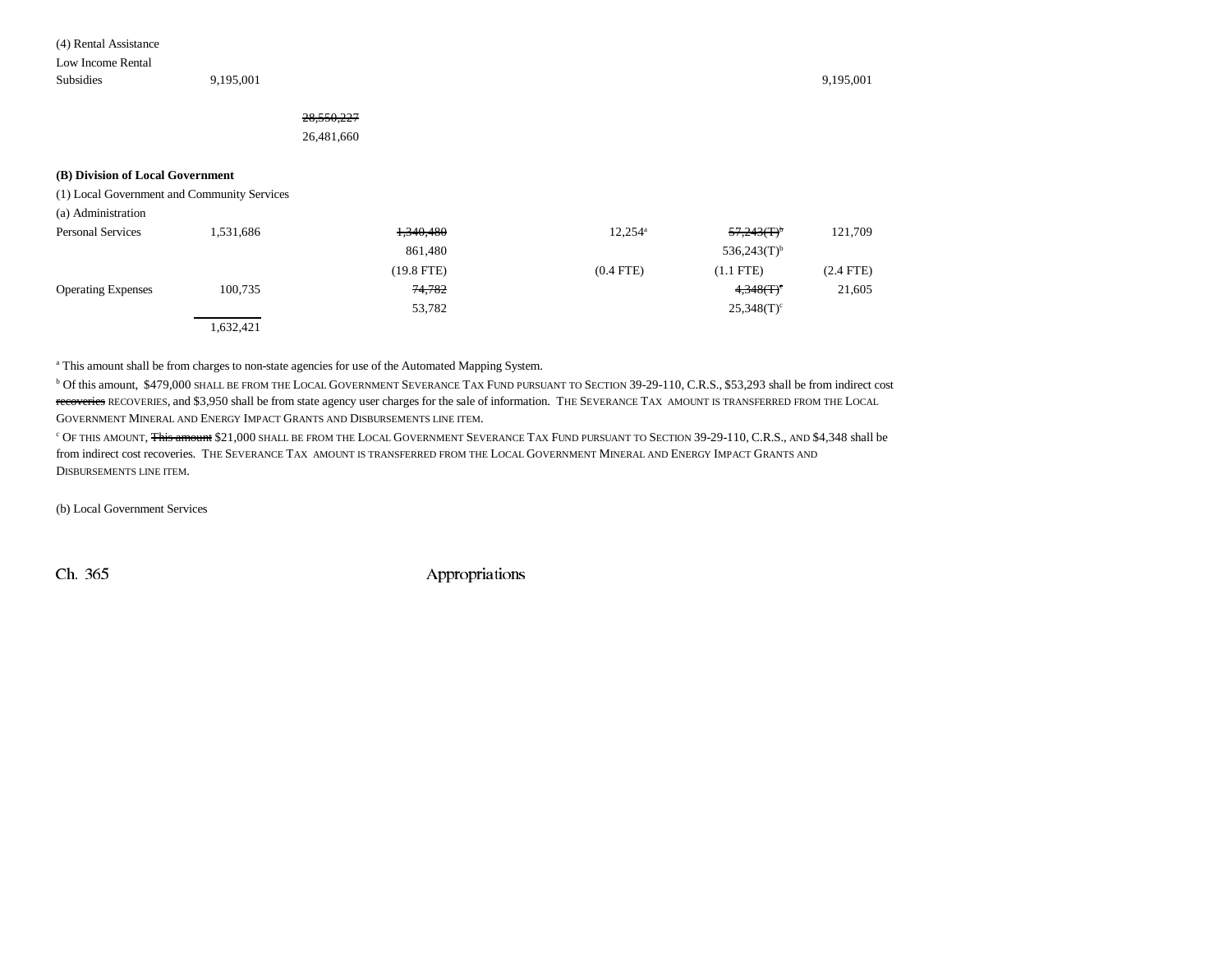| ٠ | U |
|---|---|
|   |   |

## Appropriations

|                                  |                                 |                    | APPROPRIATION FROM                  |                                                      |                                   |                                                    |                                      |
|----------------------------------|---------------------------------|--------------------|-------------------------------------|------------------------------------------------------|-----------------------------------|----------------------------------------------------|--------------------------------------|
|                                  | ITEM &<br><b>SUBTOTAL</b><br>\$ | <b>TOTAL</b><br>\$ | <b>GENERAL</b><br><b>FUND</b><br>\$ | <b>GENERAL</b><br><b>FUND</b><br><b>EXEMPT</b><br>\$ | <b>CASH</b><br><b>FUNDS</b><br>\$ | <b>CASH</b><br><b>FUNDS</b><br><b>EXEMPT</b><br>\$ | <b>FEDERAL</b><br><b>FUNDS</b><br>\$ |
| <b>Local Utility Management</b>  |                                 |                    |                                     |                                                      |                                   |                                                    |                                      |
| Assistance                       |                                 |                    |                                     |                                                      |                                   |                                                    |                                      |
|                                  | 127,171                         |                    |                                     |                                                      | $127,171^{\circ}$                 |                                                    |                                      |
|                                  |                                 |                    |                                     |                                                      | $(2.0$ FTE)                       |                                                    |                                      |
| <b>Conservation Trust Fund</b>   |                                 |                    |                                     |                                                      |                                   |                                                    |                                      |
| Disbursements                    | 40,500,000                      |                    |                                     |                                                      |                                   | $40,500,000$ <sup>b</sup>                          |                                      |
| <b>Local Government Training</b> |                                 |                    |                                     |                                                      |                                   |                                                    |                                      |
| <b>Seminars</b>                  | 35,540                          |                    |                                     |                                                      | $35,540^{\circ}$                  |                                                    |                                      |
| Bureau of Land                   |                                 |                    |                                     |                                                      |                                   |                                                    |                                      |
| Management Demographics          | 15,000                          |                    |                                     |                                                      |                                   |                                                    | 15,000                               |
|                                  | 40,677,711                      |                    |                                     |                                                      |                                   |                                                    |                                      |

<sup>a</sup> This amount shall be from the Colorado Water Resources and Power Development Authority pursuant to Section 37-95-107.6, C.R.S.

 $<sup>b</sup>$  This amount shall be from the State Lottery Fund pursuant to Section 33-60-104(1)(a), C.R.S.</sup>

 $\cdot$ <sup>c</sup> This amount shall be from fees paid by seminar participants.

| (c) Community Services          |           |                          |                      |           |
|---------------------------------|-----------|--------------------------|----------------------|-----------|
| <b>Community Services Block</b> |           |                          |                      |           |
| Grant                           | 5,357,790 |                          |                      | 5,357,790 |
|                                 |           |                          |                      |           |
| (d) Waste Tire Fund             |           |                          |                      |           |
| Waste Tire Recycling,           |           |                          |                      |           |
| Reuse and Removal Grants        | 2,000,000 | $1,600,000$ <sup>a</sup> | 400,000 <sup>b</sup> |           |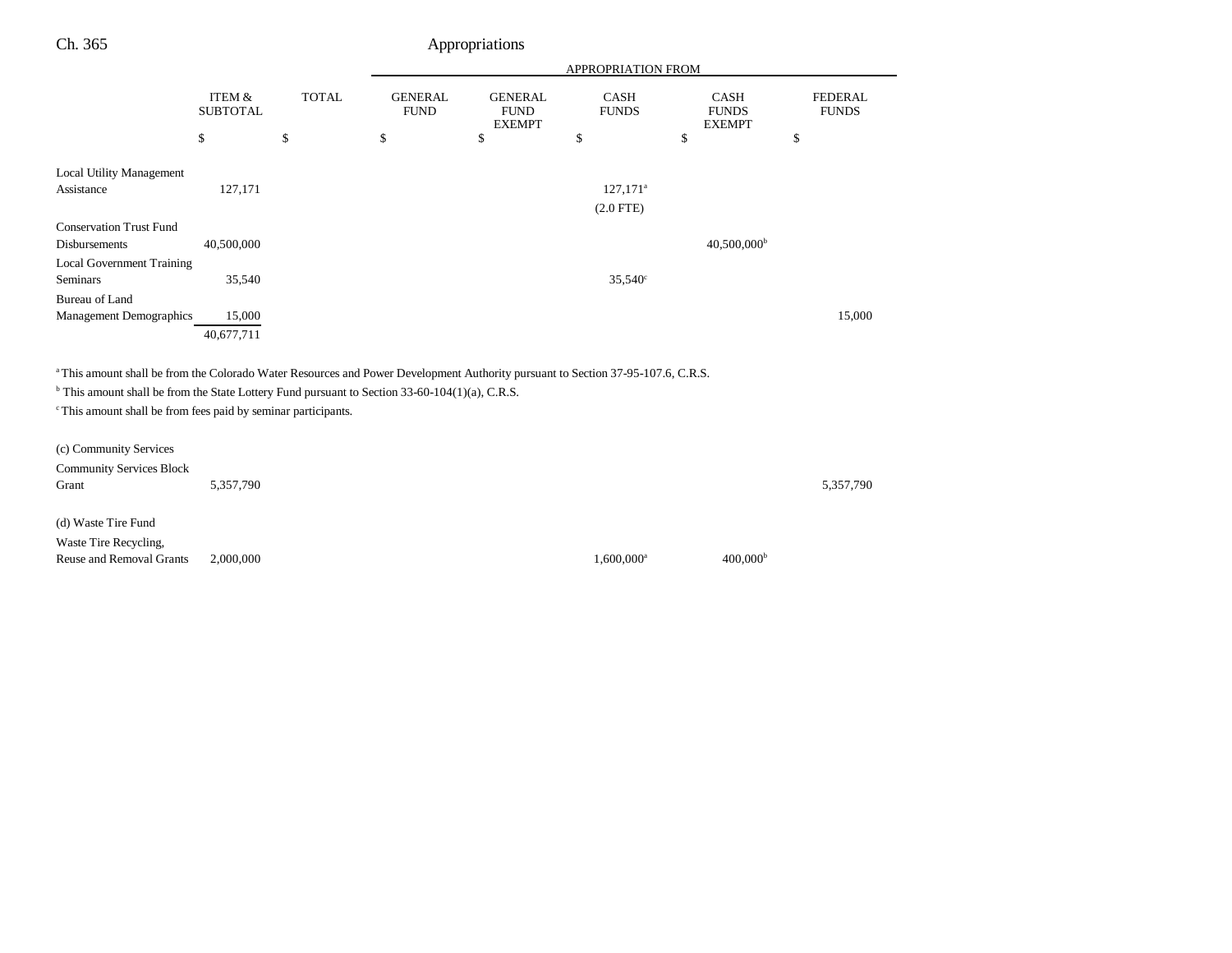| Allocations to the     |           |                      |
|------------------------|-----------|----------------------|
| Commission on Higher   |           |                      |
| Education, Advanced    |           |                      |
| <b>Technology Fund</b> | 800,000   | 800,000 <sup>a</sup> |
|                        | 2,800,000 |                      |

<sup>a</sup> These amounts shall be from the Waste Tire Recycling Development Cash Fund pursuant to Section 25-17-202(3), C.R.S.

b This amount shall be from reserves in the Waste Tire Recycling Development Cash Fund pursuant to Section 25-17-202(3), C.R.S.

### 50,467,922

| (2) Field Services              |             |              |                           |                           |             |
|---------------------------------|-------------|--------------|---------------------------|---------------------------|-------------|
| Program Costs                   | 1,990,686   | 963,816      |                           | $700,103(T)^{a}$          | 326,767     |
|                                 |             | 453,816      |                           | 1,210,103(T) <sup>a</sup> |             |
|                                 |             | $(11.0$ FTE) |                           | $(10.1$ FTE)              | $(4.8$ FTE) |
| <b>Community Development</b>    |             |              |                           |                           |             |
| Block Grant (Business and       |             |              |                           |                           |             |
| Infrastructure                  |             |              |                           |                           |             |
| Development)                    | 8,091,499   |              |                           |                           | 8,091,499   |
| <b>Local Government Mineral</b> |             |              |                           |                           |             |
| and Energy Impact Grants        |             |              |                           |                           |             |
| and Disbursements               | 55,369,242  |              | $21,000,000$ <sup>b</sup> | 34,369,242°               |             |
|                                 | 59,269,242h |              |                           | 38,269,242 <sup>c</sup>   |             |
| <b>Local Government Limited</b> |             |              |                           |                           |             |
| <b>Gaming Impact Grants</b>     | 5,050,000   |              |                           | $5,050,000$ <sup>d</sup>  |             |
| Search and Rescue Program       | 480,000     |              | 390,000 <sup>e</sup>      | $90,000$ <sup>f</sup>     |             |
|                                 |             |              | $(0.3$ FTE $)$            |                           |             |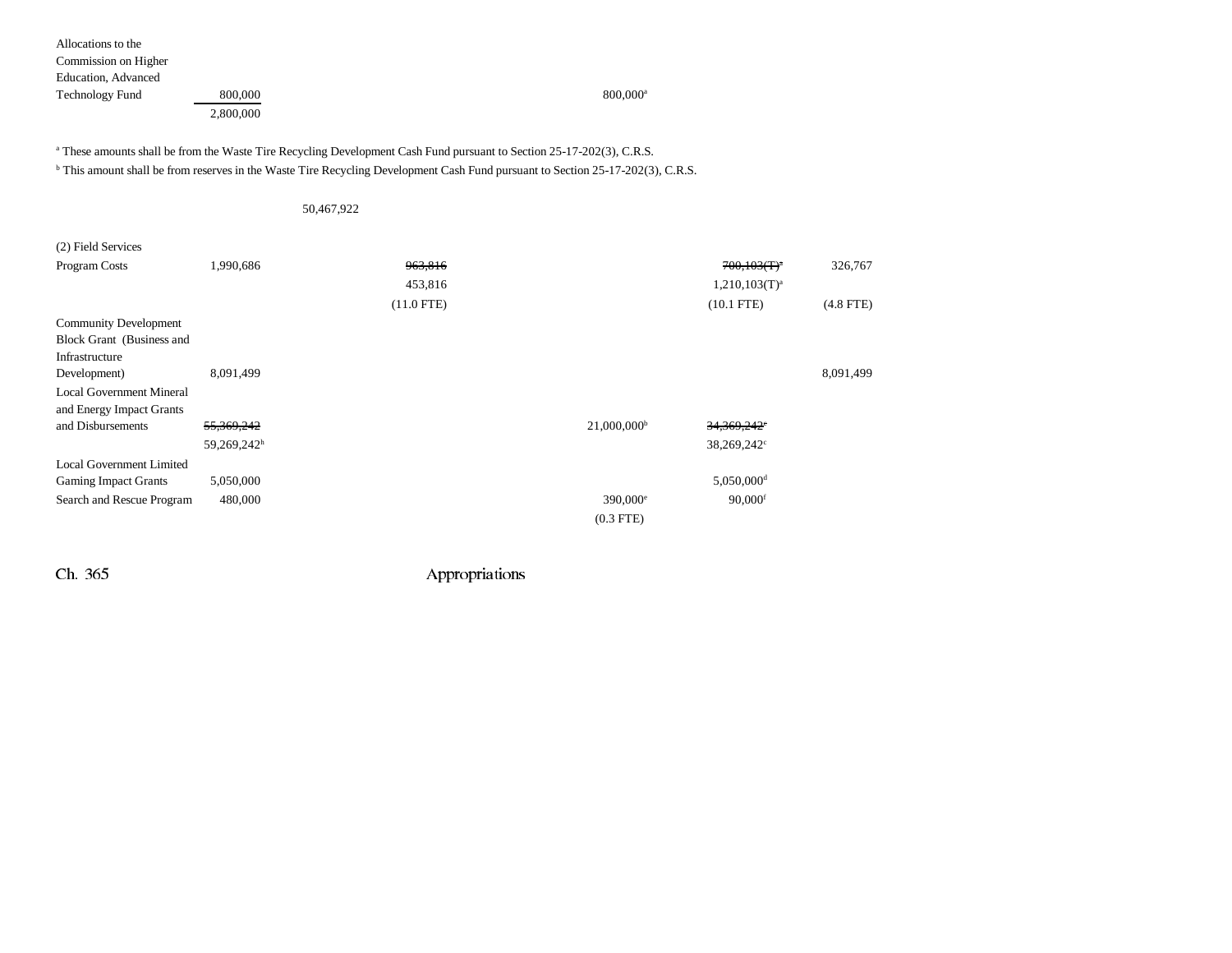## Ch. 365 Appropriations

|                                 |                                 |                    | <b>APPROPRIATION FROM</b>           |                                                      |                            |                                                    |                                      |
|---------------------------------|---------------------------------|--------------------|-------------------------------------|------------------------------------------------------|----------------------------|----------------------------------------------------|--------------------------------------|
|                                 | ITEM &<br><b>SUBTOTAL</b><br>\$ | <b>TOTAL</b><br>\$ | <b>GENERAL</b><br><b>FUND</b><br>\$ | <b>GENERAL</b><br><b>FUND</b><br><b>EXEMPT</b><br>\$ | CASH<br><b>FUNDS</b><br>\$ | <b>CASH</b><br><b>FUNDS</b><br><b>EXEMPT</b><br>\$ | <b>FEDERAL</b><br><b>FUNDS</b><br>\$ |
|                                 |                                 |                    |                                     |                                                      |                            |                                                    |                                      |
| Colorado Heritage               |                                 |                    |                                     |                                                      |                            |                                                    |                                      |
| <b>Communities Fund</b>         | 735,485                         |                    | 735,485                             |                                                      |                            |                                                    |                                      |
|                                 | 190,775                         |                    | 190,775                             |                                                      |                            |                                                    |                                      |
| Colorado Heritage               |                                 |                    |                                     |                                                      |                            |                                                    |                                      |
| <b>Communities Grants</b>       | 735,485                         |                    |                                     |                                                      |                            | 735,485                                            |                                      |
|                                 | 190,775                         |                    |                                     |                                                      |                            | 190,775 <sup>g</sup>                               |                                      |
| <b>Rural Telecommunications</b> |                                 |                    |                                     |                                                      |                            |                                                    |                                      |
| Grants                          | 114,400                         |                    | 114,400                             |                                                      |                            |                                                    |                                      |
|                                 |                                 | 72,566,797         |                                     |                                                      |                            |                                                    |                                      |
|                                 |                                 | 75, 377, 377       |                                     |                                                      |                            |                                                    |                                      |

<sup>a</sup> Of this amount, \$310,857 \$817,524 shall be from the Local Government Severance Tax Fund, \$155,429 \$158,762 shall be from the Local Government Mineral Impact Fund, \$59,339 shall be from Limited Gaming Funds appropriated to the Department of Revenue, \$143,045 are from indirect cost recoveries, and \$31,433 shall be from funds transferred from the Economic Development Commission in the Governor's Office. The Severance Tax and Mineral Impact amounts are transferred from the Local Government Mineral and Energy Impact Grants and Disbursements line item.

<sup>b</sup> This amount shall be from the Local Government Severance Tax Fund pursuant to Section 39-29-110, C.R.S.

<sup>c</sup> Of this amount, \$14,869,242 \$18,769,242 shall be from reserves in the Local Government Severance Tax Fund and \$19,500,000 shall be from the Local Government Mineral Impact Fund, pursuant to Section 34-63-102, C.R.S., which is comprised of federal mineral leasing revenues and the existing fund balance.

<sup>d</sup> This amount shall be from the fund balance in the Local Government Limited Gaming Impact Fund, which consists of funds transferred from the Limited Gaming Fund in the Department of Revenue in the prior fiscal year, pursuant to Sections 12-47.1-701 and 12-47.1-1601, C.R.S.

e This amount shall be from the Search and Rescue Fund pursuant to Section 33-1-112.5, C.R.S.

f This amount shall be from reserves in the Search and Rescue Fund pursuant to Section 33-1-112.5, C.R.S.

<sup>g</sup> This amount shall be from the Colorado Heritage Communities Fund pursuant to Section 24-32-3207, C.R.S.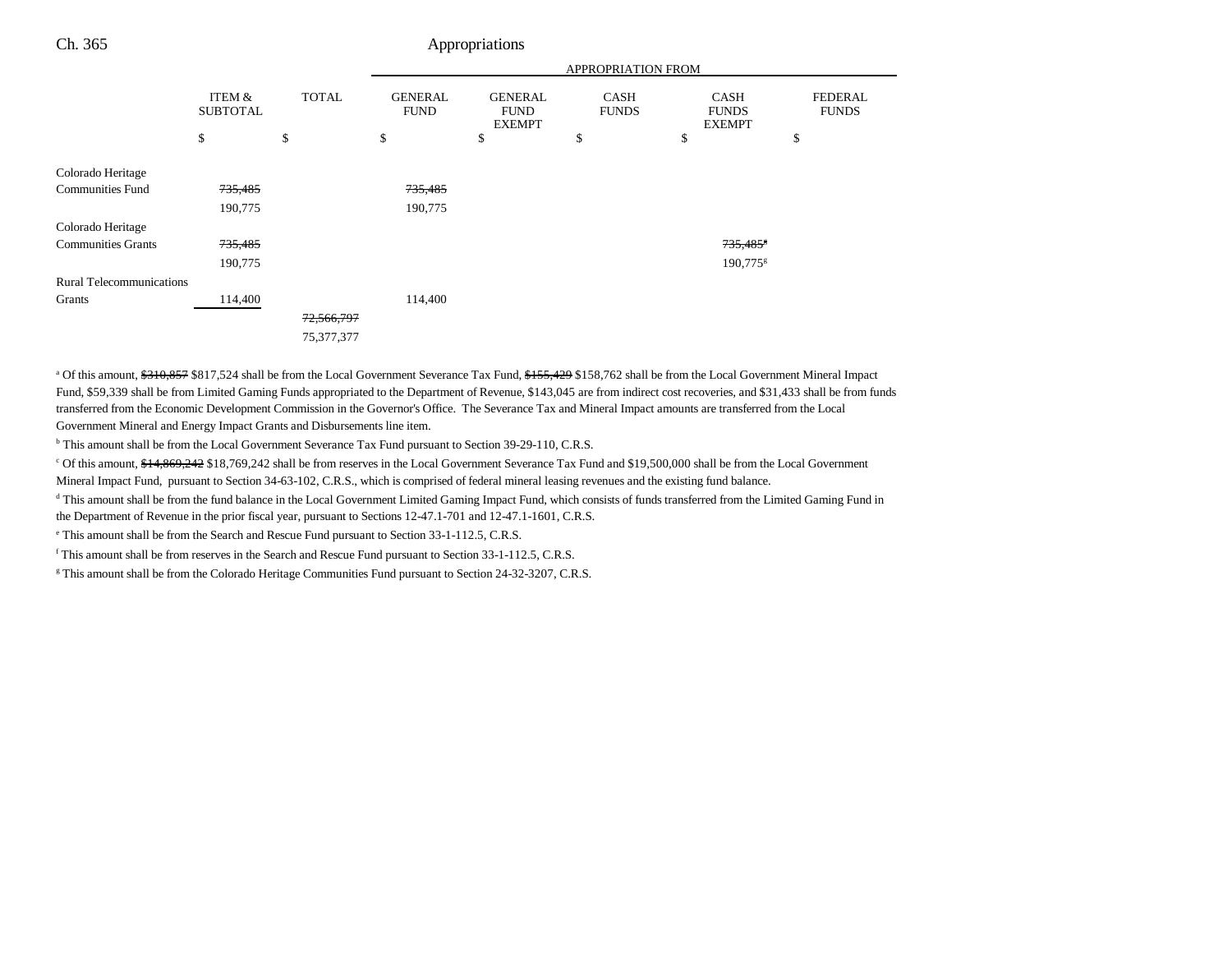h OF THIS AMOUNT, AT LEAST \$1,970,000 SHALL BE AWARDED AS GRANTS FOR AFFORDABLE HOUSING PURPOSES AND AT LEAST \$530,000 SHALL BE AWARDED AS GRANTS TO LOCAL GOVERNMENTS TO ADDRESS PLANNING/GROWTH ISSUES AND TO DEVELOP MASTER PLANS.

| (3) Office of Emergency Management |           |                    |                 |                      |            |
|------------------------------------|-----------|--------------------|-----------------|----------------------|------------|
| Program Costs                      | 5.135.841 | <del>276.842</del> | $6.000^{\rm a}$ | $253.850^{\circ}$    | 4,599,149  |
|                                    |           | 176.842            |                 | 353.850 <sup>b</sup> |            |
|                                    |           | (3.5 FTE)          |                 | $(4.7$ FTE)          | (15.3 FTE) |

a This amount shall be from fees paid for local government emergency training programs.

 $^{\rm b}$  Of this amount, \$248,850(T) shall be from indirect cost <del>recoveries</del> recoveries, \$100,000(T) shall be from the Local Government Severance Tax Fund pursuant TO SECTION 39-29-110, C.R.S., and \$5,000 shall be from fees paid for state college and state agency emergency training programs. THE SEVERANCE TAX AMOUNT IS transferred from the Local Government Mineral and Energy Impact Grants and Disbursements line item.

(4) Division of Local

Government Indirect Cost

Assessments 631,697 631,697 631,697 636,664<sup>a</sup> 99,593(T)<sup>b</sup> 495,440<sup>c</sup>

a This amount shall be from the Colorado Water Resources and Power Development Authority pursuant to Section 37-95-107.6, C.R.S.

b Of this amount, \$81,724 shall be from reserves in the Local Government Severance Tax Fund and \$17,869 shall be from Limited Gaming Funds appropriated to the Department of Revenue.

c Of this amount, \$286,399 is anticipated from the Federal Emergency Management Agency, \$104,418 is anticipated from the Community Development Block Grant, \$55,589 is anticipated from the Community Services Block Grant, and \$49,034 is anticipated from the Local Government Mineral Impact Fund.

#### **TOTALS PART XII**

| (LOCAL AFFAIRS) <sup>4,5</sup> | \$163,880,450 | <del>\$14.547.657</del> | \$24,310,998 | <del>\$83,082,910</del> * | \$41,938,885 |
|--------------------------------|---------------|-------------------------|--------------|---------------------------|--------------|
|                                | \$164,551,981 | \$10,446,508            | \$24,311,696 | \$87,847,238 <sup>a</sup> | \$41,946,539 |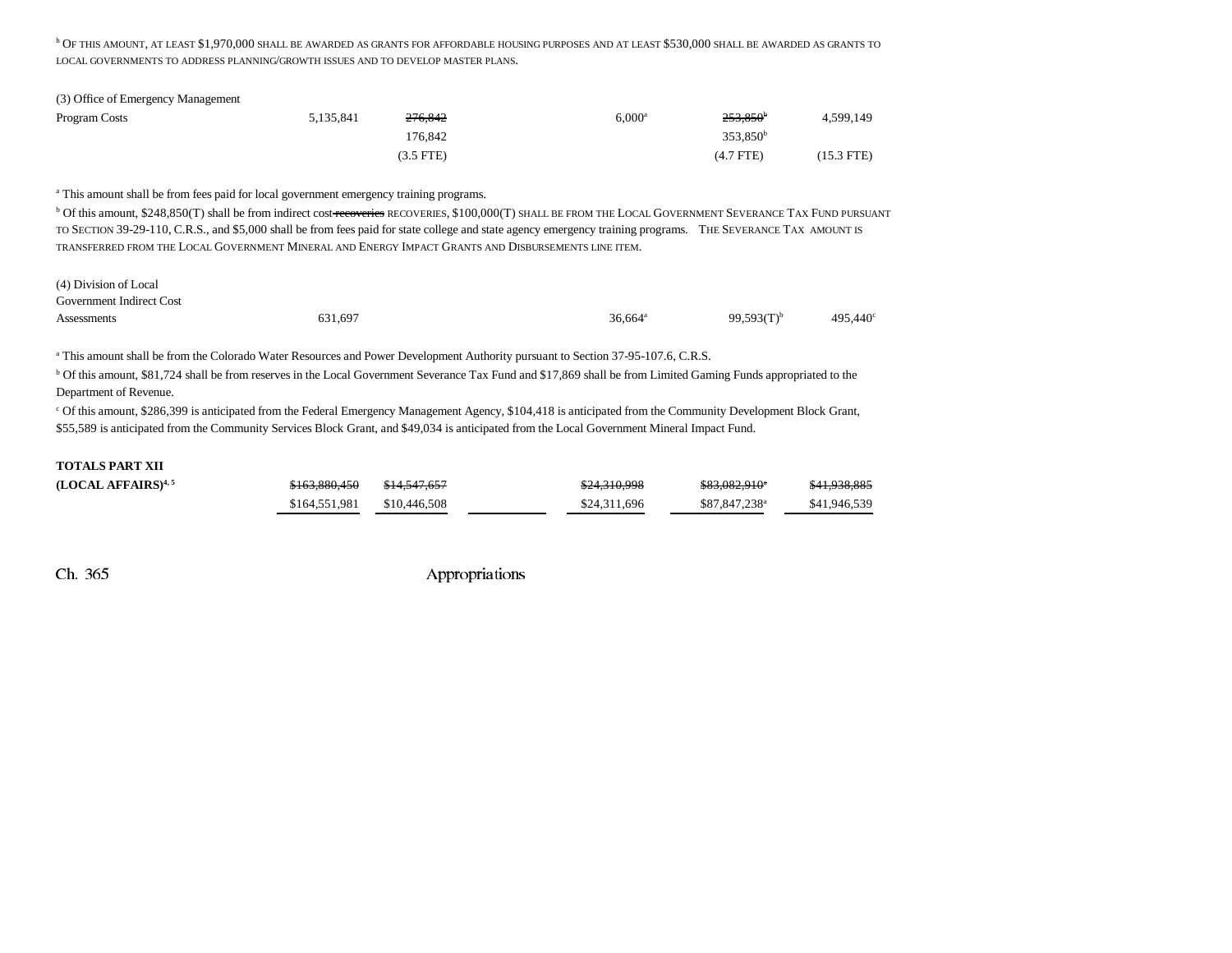|                    |       | APPROPRIATION FROM            |                               |                      |                      |                                |  |
|--------------------|-------|-------------------------------|-------------------------------|----------------------|----------------------|--------------------------------|--|
|                    |       |                               |                               |                      |                      |                                |  |
| ITEM &<br>SUBTOTAL | TOTAL | <b>GENERAL</b><br><b>FUND</b> | <b>GENERAL</b><br><b>FUND</b> | CASH<br><b>FUNDS</b> | CASH<br><b>FUNDS</b> | <b>FEDERAL</b><br><b>FUNDS</b> |  |
|                    |       |                               | <b>EXEMPT</b>                 |                      | <b>EXEMPT</b>        |                                |  |
| S                  |       |                               |                               |                      |                      |                                |  |

<sup>a</sup> Of this amount,  $\frac{$1,781,323}{$3,192,602}$  contains a (T) notation.

**FOOTNOTES** -- The following statements are referenced to the numbered footnotes throughout section 2.

- 4 (Governor lined through this provision. See L. 2001, p. 2345.)
- 5 All Departments, Totals -- The General Assembly requests that copies of all reports requested in other footnotes contained in this act be delivered to the Joint Budget Committee and the majority and minority leadership in each house of the General Assembly. Each principal department of the state shall produce its rules in an electronic format that is suitable for public access through electronic means. Such rules in such format shall be submitted to the Office of Legislative Legal Services for publishing on the Internet. It is the intent of the General Assembly that this be done within existing resources.
- 167 Department of Local Affairs, Executive Director's Office, Moffat Tunnel Improvement District -- The Department of Local Affairs is requested to provide a report to the Joint Budget Committee, by November 1, 2001, detailing the Department's activities, expenses and revenues in FY 1999-00, FY 2000-01, FY 2001-02,and FY 2002-03 related to the administration of the Moffat Tunnel Improvement District. The report should identify work undertaken or contracted by the Department, including legal, title search, and surveying services, and the reasons for the work, including, but not limited to, the sale of assets.
- 168 Department of Local Affairs, Community Development, Division of Housing, Affordable Housing Development, Colorado Affordable Housing Construction Grants and Loans -- The Division of Housing is requested to provide a report to the Joint Budget Committee, by November 1, 2001, on its efforts to eliminate regulatory barriers to the construction of affordable housing. The report should include a review of the types and prevalence of local regulatory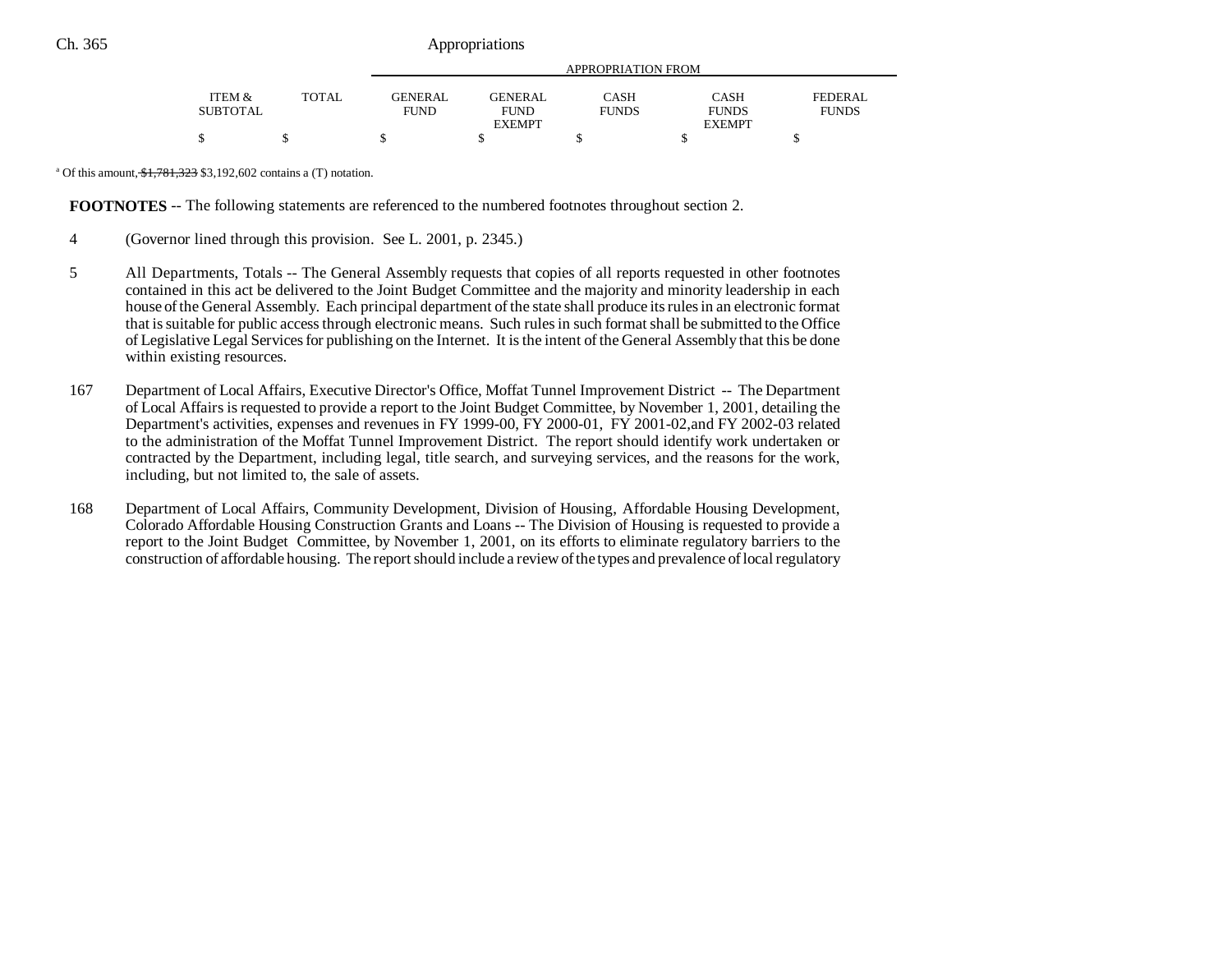barriers to affordable housing, a review of the steps the Division of Housing is taking to reduce these barriers, and a report on the effectiveness of the Division's efforts.

- 169 Department of Local Affairs, Community Development, Division of Housing, Affordable Housing Development, Colorado Affordable Housing Construction Grants and Loans -- The Division of Housing is requested to provide a report to the Joint Budget Committee by November 1, 2001, on the impact of its programs to address the lack of affordable housing for renters and home buyers. This report should include a review of housing needs in the state, a review of state, federal, and local programs for addressing affordable housing needs, data on the impact of these programs, and an analysis of the impact of current state affordable housing policies and targeting criteria with any proposed modifications.
- 170 Department of Local Affairs, Community Development, Division of Housing, Affordable Housing Development, Colorado Affordable Housing Construction Grants and Loans -- The appropriation for the Colorado Affordable Housing Construction Grants and Loans line item includes \$2.6 million General Fund in base funding and \$1,970,000 General Fund which became available as a result of one-time refinancing of State Maintenance of Effort funding under the federal Temporary Assistance for Needy Families Block Grant. In this regard, it is the intent of the General Assembly that the \$1,970,000 in additional funding provided to this line item in FY 2001-02 be considered one-time in nature. The General Assembly accepts no obligation to fund this line at the \$4,570,000 level after FY 2001-02.

**SECTION 2. Effective date.** This act shall take effect upon passage; except that this act shall only take effect if the following bills are enacted at the Second Regular Session of the Sixty-third General Assembly and become law: House Bill 02-1366; House Bill 02-1367; House Bill 02-1368; House Bill 02-1369; House Bill 02-1370; House Bill 02-1371; House Bill 02-1372; House Bill 02-1373; House Bill 02-1374; House Bill 02-1375; House Bill 02-1376; House Bill 02-1378; House Bill 02-1379; House Bill 02-1380; House Bill 02-1381; House Bill 02-1382; House Bill 02-1383; House Bill 02-1384; House Bill 02-1385; House Bill 02-1386; House Bill 02-1387; House Bill 02-1388; House Bill 02-1389; House Bill 02-1390; House Bill 02-1391; House Bill 02-1392; House Bill 02-1393; and House Bill 02-1394.